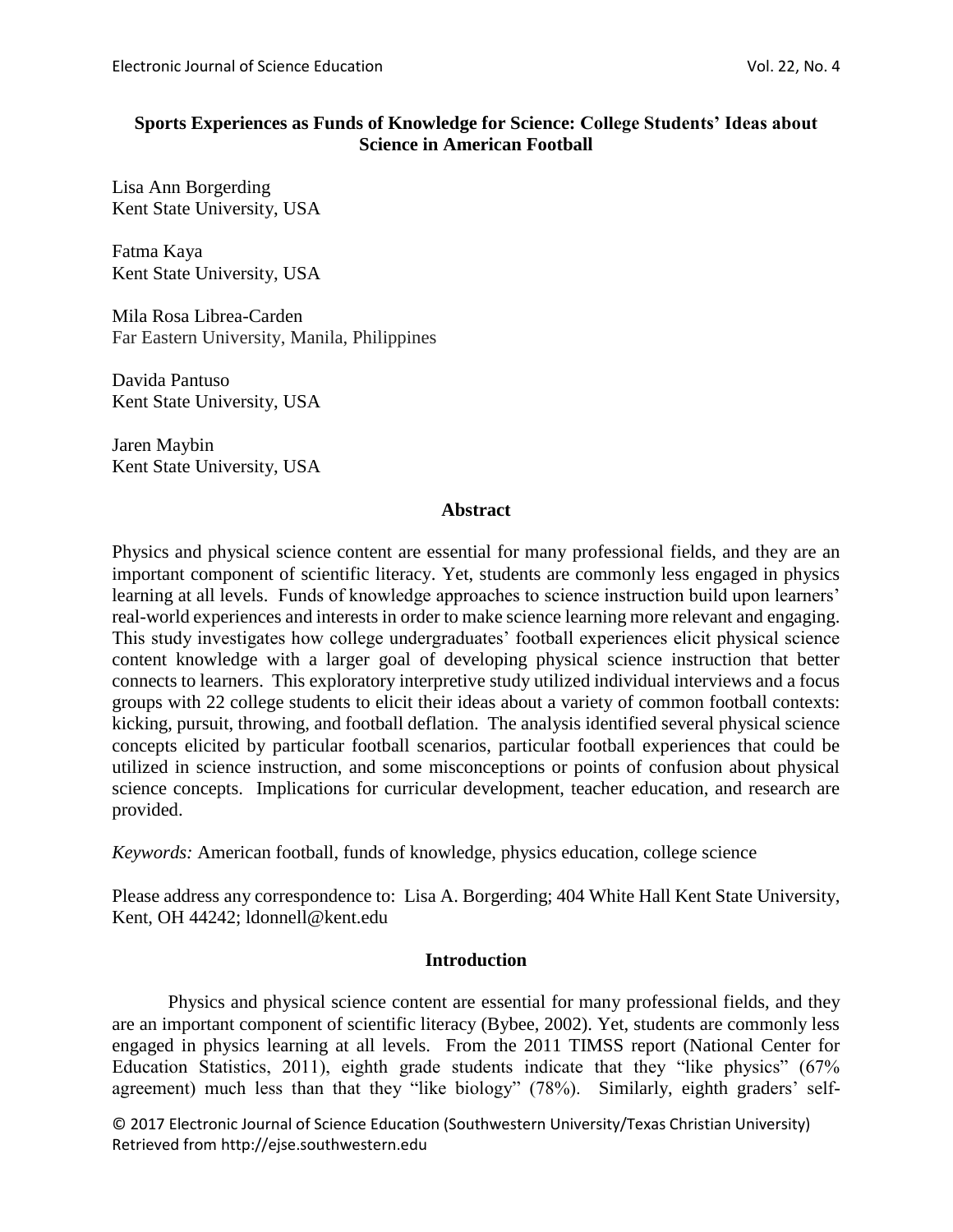perceived abilities are worse in physics: 68% indicated that they "can do well in biology while only 58% indicated that they "can do well in physics."

Physics is important for scientific literacy and yet its mastery is elusive for many learners. One way to connect physics content to science learners is to base instruction on real-world phenomena, anchoring events, that puzzle students and require the development and refinement of explanations (Stroupe, 2017; Windschitl, Thompson, Braaten, & Stroupe, 2012). Funds of knowledge approaches acknowledge the real-world experiences that learners bring into the classroom and offer a possible entry for otherwise disengaged physics learners. The present study asserts that students' real-world sport experiences can serve as funds of knowledge for learning physical science content. Sensitive to these funds of knowledge, physical science teachers may be able to capitalize on students' relevant experiences to better engage learners.

The Next Generation Science Standards (NGSS) (Achieve, 2013) include several physical science concepts that can be connected to American Football experiences at the middle and high school levels. First, Newton's second law is a Disciplinary Core Idea that appears at the high school level. In HS-PS2-1 Motion and Stability: Forces and Interactions, students are expected to "analyze data to support the claim that Newton's second law of motion describes the mathematical relationship among the net force on a macroscopic object, its mass, and its acceleration." In this case, the American football could be such a macroscopic object. Also, the HS-PS2-2 Motion and Stability: Forces and Interactions standard encourages students to "use mathematical representations to support the claim that the total momentum of a system of objects is conserved when there is no net force on the system." These mathematical calculations could be performed regarding the momentum of a kicked football. At the middle school level, thermal expansion and gas laws appear in MS-PS1-4 Matter and its Interactions, inviting students to "Develop a model that predicts and describes changes in particle motion, temperature, and state of a pure substance when thermal energy is added or removed." The temperature-dependent deflation of footballs can serve as a context for this model development. Thus, the Disciplinary Core Ideas in the national document are relevant to the context of football.

In this study, we start with common American football contexts familiar to many American college students to identify what funds of knowledge can be elicited. These funds of knowledge can be drawn upon for future science curriculum development and also represent an opportunity for science education researchers to more broadly consider how students' funds of knowledge can ascertained.

#### **Funds of Knowledge**

Funds of knowledge are the "strategic and cultural resources" (p. 313) learners bring with them from their households and family experiences (Velez-Ibanez & Greenberg, 1992). This cultural metaphor serves as an alternative to deficit views of culture that emphasize children's deficiencies rather than their assets (Velez-Ibanez & Greenberg, 1992). Previous studies have identified funds of knowledge that can be utilized for science learning including gardening, cooking, home remedies (Riojas-Cortez, Huerta, Flores, Perez, & Clark, 2008), parents' occupations, travel from other places, environmental problems, health problems, experience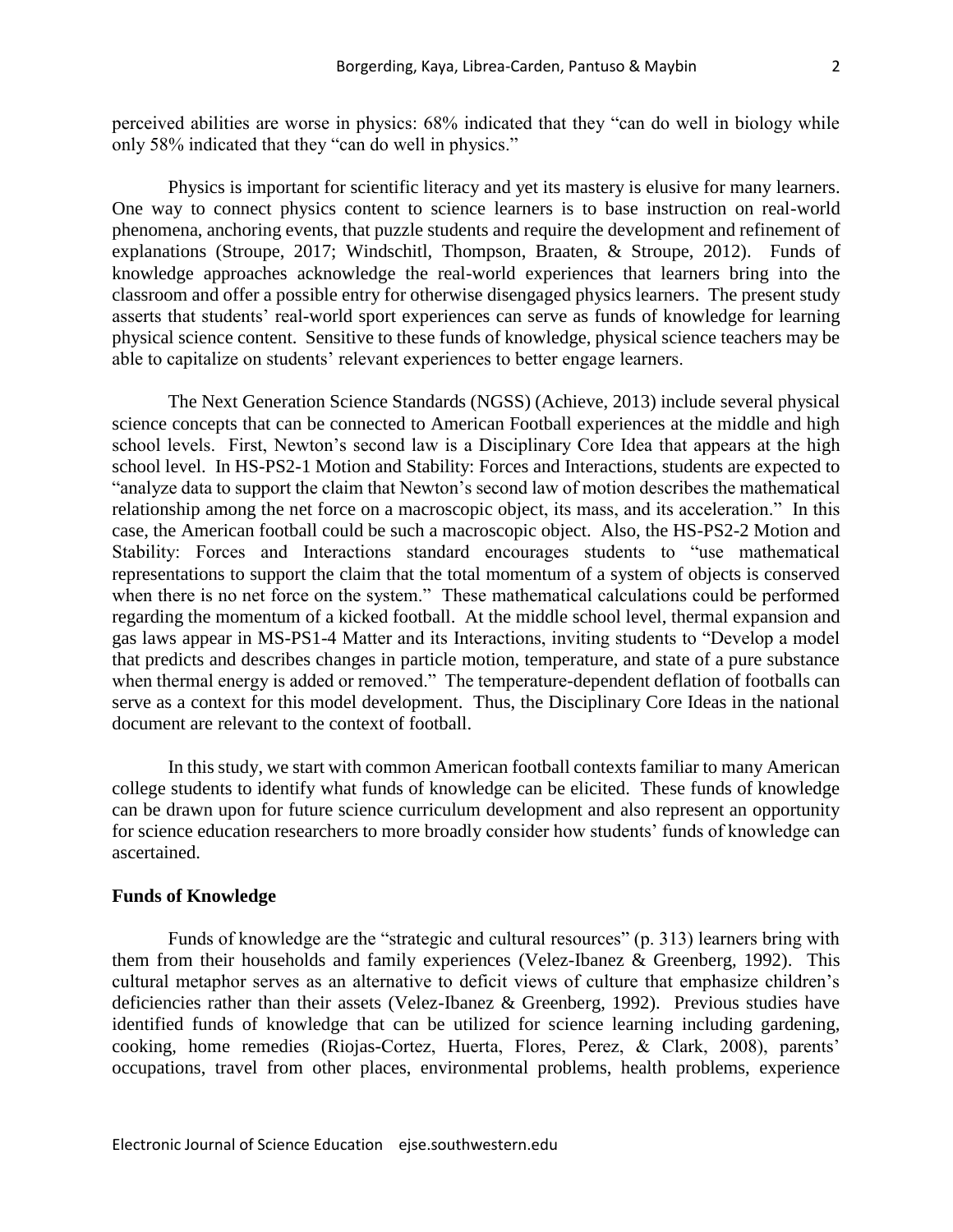working on cars, wearing bike helmets (Moje, et al., 2004), hunting experiences, and local fossils (Borgerding, 2017).

Funds of knowledge can serve as resources in educational contexts (Moll, Amanti, Neff, & Gonzalez, 1992) and necessitate a type of relevant instruction "linked to local histories and community contexts" (Gonzalez & Moll, 2002, p. 623). In a classroom employing funds of knowledge approaches, teachers and learners create a "third space" wherein these funds of knowledge can be integrated in new ways (Moje, et al., 2004). Some of the teaching methods advocated by these funds of knowledge researchers include soliciting students' out of school examples (Tan & Barton, 2010), sharing teachers' own personal life examples (Upadhyay, 2006), actively inviting parents into classrooms (Tan & Barton, 2010), and using analogies, examples, and questions (Irish & Kang, 2018). Teachers can use students' funds of knowledge to provide a "hook" for promoting student interest, help students find deeper meaning in science learning, and position students as experts with respect to science knowledge (McLaughlin & Barton, 2013).

When science instruction harnesses students' funds of knowledge as assets, several positive outcomes result. These include improving learning outcomes (Barton & Tan, 2009) and increasing interest and participation (Cowie, Jones, & Otrel-Cass, 2011; Rohandi & Md Zain, 2011). When these funds of knowledge are coupled with authentic science inquiry projects, researchers have also noted gains such as a greater sense of academic agency, opportunities to gain expertise, and increased identification with science (Rivera Maulucci, Brown, Grey, & Sullivan, 2014). The supportive environment that values students' funds of knowledge has even improved in- and outof-class behaviors and improved student and teacher relationships (Rohandi & Md Zain, 2011). Finally, the opportunity for often-marginalized students to become experts and share their experiences with other class members can increase student self-efficacy and pride in their culture (Stevens, Andrade, & Page, 2016). Thus, by tapping into students' funds of knowledge, instructors can both improve content understand and empower their students as learners.

In this study, we conceptualize college students' experiences with American football as potential funds of knowledge for learning about physical science content. Some college science learners have a wealth of football playing and viewing experience, and skillful funds of knowledge instruction may be able to harness these experiences to make science learning more powerful and relevant. By identifying the range of football experiences and connections students make between those experiences and physical science content as this study attempts to do, science educators may plan instruction that is more meaningful to learners.

#### **Science, Sports, Physics, and Football**

Engagement in sports is a common everyday experience for many U.S. children and adolescents. Students' experiences with movement, muscles, injuries, and sports projectiles may all serve as funds of knowledge for science learning. Several science education practitioner journals provide background information to help science teachers connect their science teaching to common sports. Some examples address friction in ice hockey (Hache, 2008), the use of technology to enhance sports performance in soccer, pole vaulting, and tennis (James, 2008), and the physics of snowboarding (Swinson, 1994). These practitioner journals provide lessons in which students use chemical reactions to make cold packs for sports injuries (Silberman, 2004), play basketball to learn about measurement and vectors (Bergman, 2010), and use sprinting,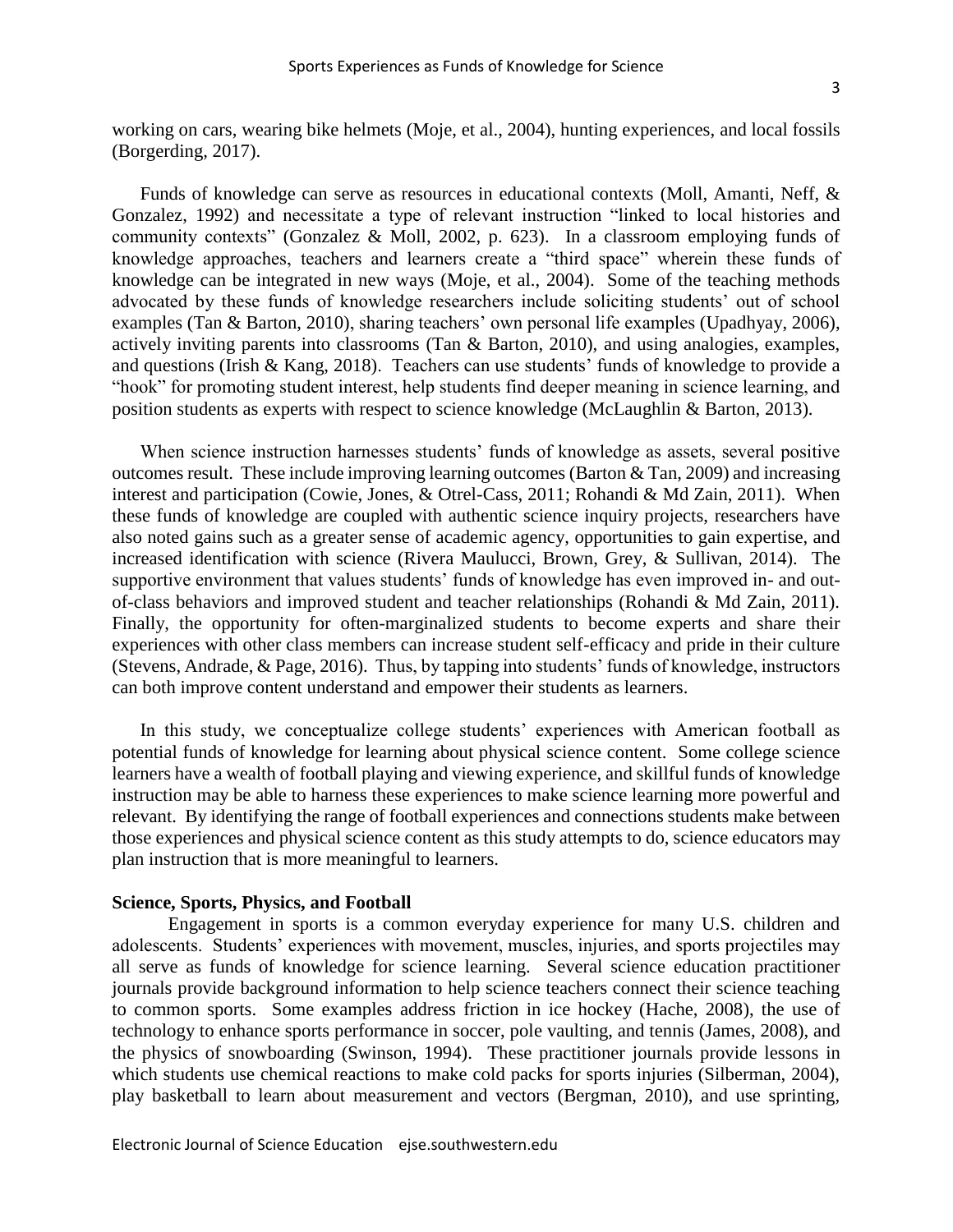javelin-throwing, and high jumping to learn about structure and function (Wegner, Gröber, Berning, & Tönnesmann, 2017).

Empirical research publications investigating the utility and impacts of these science-insports approaches are rarer but do exist. The Sisters in Sports Science program was an extracurricular program designed to bridge the academic and everyday experiences of urban girls. Students engaged in basketball, volleyball, soccer, hockey, softball, fencing, golf, tennis, and track to learn about motion, force, aerodynamics, energy transformation, geometry, biomechanics, and simple machines. Participants showed pre to post gains on local content assessments and school achievement. The strong program retention rate and qualitative data indicated participants' satisfaction and enjoyment of the program (Hammrich, Fadigan, Green, Richardson, & Livingston, 2003). Taking a socioscientific approach, Stolz, Witteck, Marks, and Eilks, (2013) used the issue of doping in sports to teach chemistry and motivate student engagement. The results indicated that students were motivated & interested, liked making connections between science and everyday lives. Thus, the findings from these studies suggest that sport contexts can promote student engagement and reveal content understanding of science.

In the study most similar to the present one, Brown and Kloser (2009) investigated 15 high school baseball players' understandings of the physics of baseball's curveball over 2 years. The authors found no improvement on a quantitative test about physics content, but qualitative analysis revealed that the students could explain much of the motion by using every day and baseball language. The students did not often use science language and sometimes used it incorrectly. However, the students used every day and baseball language to correctly explain the difference between speed and velocity, air pressure, changes in velocity, force, and spin. By exploring the physics knowledge of those who engage in baseball, these authors began to identify the sports experiences and vernacular that could be harnessed in science lessons. The present study extends this exploration to the potential of American football to serve as such a science learning context. To our knowledge, no empirical studies have directly explored the students' American football experiences as potential funds of knowledge for learning science as the present study attempts.

The play of American football offers many connections to force and motion concepts. The prolate spheroid shape of the ball was designed to make it easy to carry and to optimize its aerodynamics and to reduce air resistance for passing (St. John & Ramirez, 2013). The throwing and kicking of the football illustrates many aspects of projectile motion. Furthermore, when football players pursue each other defensively, several aspects of linear motion are manifested. Finally, football inflation and deflation and their impact for play can be explained by air pressure and gas laws (Megonigal, 2015).

American football is a very popular sport within the U.S. In fact, football has been the favorite spectator sport among Americans since 1972 with 37% of American adults citing it as their favorite sport to watch in the most recent Gallup poll (Norman, 2018). Furthermore, college football in particular is the most dominant and commercialized collegiate sport (Thelin, 2011). Teachers and curriculum developers have sought to harness the popularity of this sport. The appeal of American football has even prompted its use as a context for teaching discrete math (Muldoon Brown, 2015) and French language (Berwald, 1974).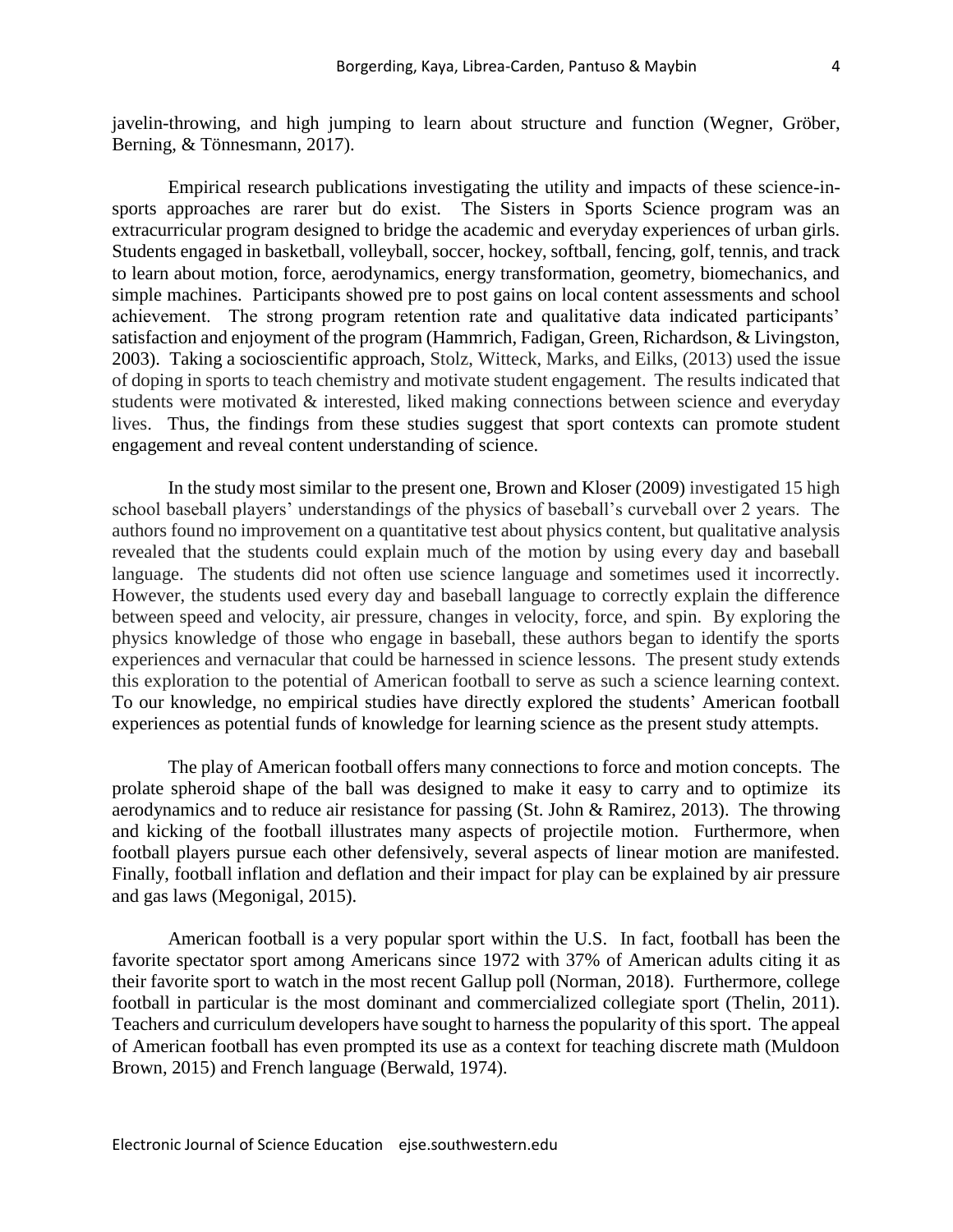In particular, science education's practitioner journals are replete with lessons that use football examples and contexts for teaching about physical science concepts. Several examples include using the Super Bowl's notorious "Deflate-gate" to teach about pressure/temperature relationships (Blumenthal, et al.,2016; Megonigal, 2015), kicking a football to teach about projectile motion and aerodynamics (Brancazio, 1985), football evasion tactics to teach about graphical relationships and experimentation (O'Connell, 1995), and video clips of athletes to teach about motion and scientific modeling (Zollman, Noble, & Curtin, 1987). Famously, a University of Nebraska physics professor used his college's outstandingly-attended and viewed football games as an opportunity to teach the physics of football (Hartill, 2000).

Inherent to all of this curricular work is the assumption that football is a relevant context in which physics teachers can build upon student interest and experiences for teaching physical science concepts. Yet, the extent to which these football contexts elicit physical science concepts from learners has not been empirically investigated. This study attempts to fill this research gap.

#### **Purpose**

This purpose of this research study was to explore how American football scenarios elicit physical science concepts in relation to the personal experiences of college undergraduates. These personal experiences with football represent funds of knowledge for physics. Our project is guided by the overall research question, "What kinds of funds of knowledge do students have from their sports experiences to help them learn about physical science motion and force concepts?" These funds of knowledge can potentially be built upon for future science instruction. Thus, this overall research question necessitates an exploration of the ways in which American football contexts elicit physical science concepts, relevant personal experiences, science misconceptions, and correctly and incorrectly-used scientific vocabulary. The guiding research questions were:

- (1) What are the physical science concepts elicited from football contexts?
- (2) Which football contexts elicited particular science concepts?
- (3) What participant football experiences afforded knowledge about physical science concepts associated with football?

#### **Methods**

Because this project was exploratory in nature, we employed a qualitative, interpretivist approach in order to understand a wide range of college science learners' perspectives on the science concepts associated with American football. Specifically, we utilized individual interviews and one focus group as data sources for these perspectives.

Ultimately, the authors sought to identify funds of knowledge learners bring to college science learning. In discussion about underrepresented groups in science, the authors chose physical science content connected to football experiences because this subject is often deemed challenging while the football context is quite popular. This topic also matched the local experience within our research team. The research team consisted of five individuals with different relationships to both American football, physics, and science teaching. The first four authors are all former secondary science teachers, and the fifth author is a collegiate football coach and former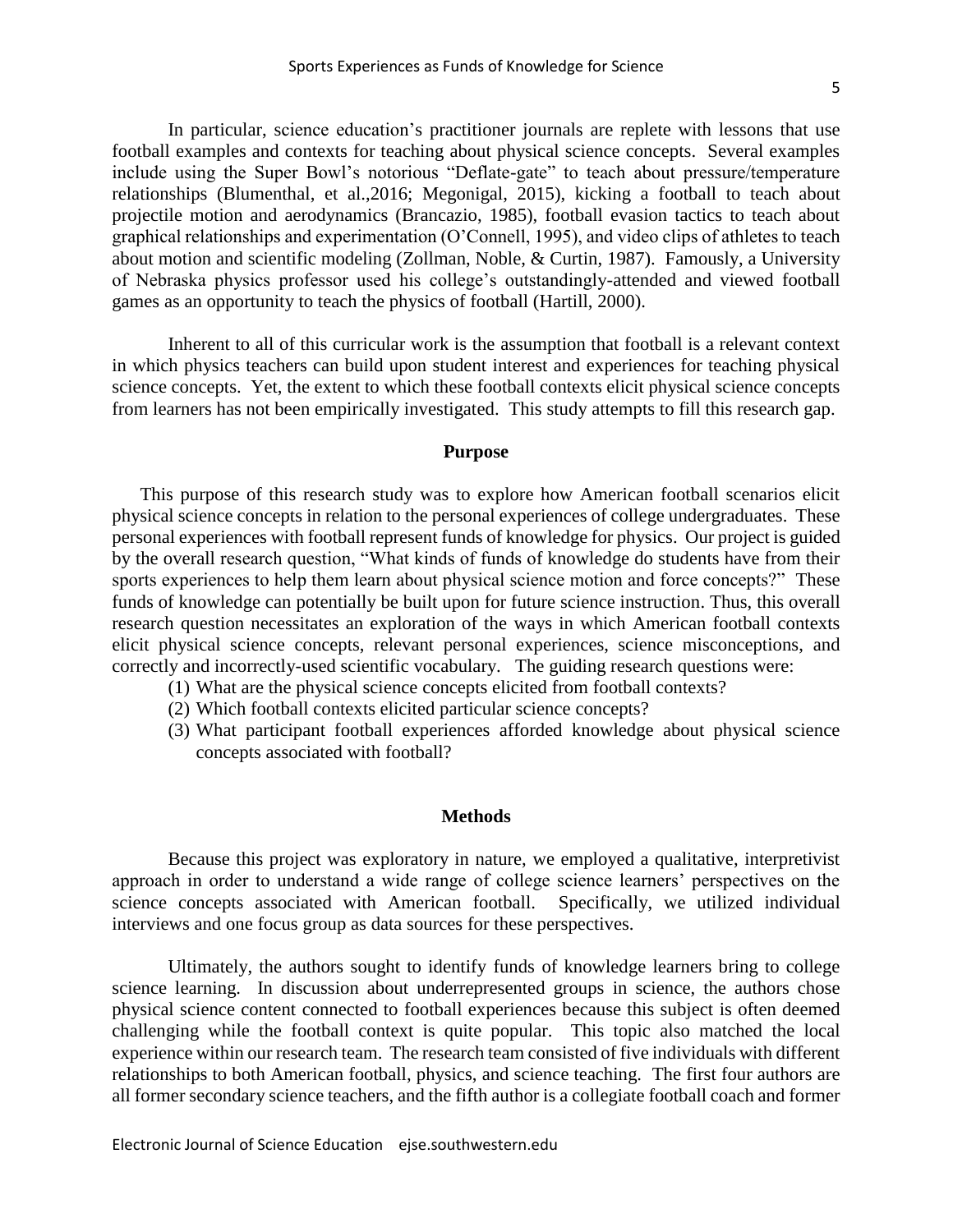physical education teacher. The first author also led physical science professional development courses for middle school teachers for several years. This research team brought these different perspectives to the research design, data collection, and data analyses approaches.

#### **Sample**

Our general approach to sampling was to include college science learning participants who are familiar and unfamiliar with football to identify a wide range of experiences related to football including those who play football, regularly attend football games, casually watch football on television, and have less familiarity with football. Additionally, we sought a sample that had a diversity of experiences with formal physical science content. Because of our affiliation with the College of Education at our institution, we primarily targeted a convenience sample of secondary teacher education students from several content majors: preservice social studies teachers who are likely least familiar with formal science content, preservice science teachers who are likely familiar with formal physical science content, and preservice physical education teachers who are likely familiar with both sport and anatomy/physiology content knowledge. We also included a college football player at our institution because of his expertise in mechanics of the play of football. In total, our sample consisted of 22 college students: 13 preservice social studies teachers, seven preservice science teachers, one preservice physical education teacher, and one college football player majoring in Sports Administration. With this sample, we sought to explore a variety of college students' football experiences and the ways these college students made connections between these experiences and physical science content.

#### **Data Collection**

Individual interviews and a focus group were used as the data sources for this project. The research team developed the protocols by starting with common football actions (passing, kicking, and tackling) and identifying possible physical science content evident in these scenarios. Initial probing questions were written, and the research team mock-interviewed each other to identify possible follow-up probes, points of clarification, and improved wording. The final protocol included football scenario questions that targeted different aspects of force and motion: why a football is shaped the way it is, what needs to be done to throw a football the farthest, the angle at which one kicks a football, the impact of wind when kicking a football, pursuit angle for defenders, and football deflation. The complete interview protocol is included in the Appendix.

The data collection consisted of individual interviews that lasted 10-20 minutes and were audiotaped. Participants were also asked to provide information about themselves, including the sports they play or watch, interest in science, and coursework in science. Because a large group of social studies preservice teachers were available at the same time, nine of them participated in an audiotaped focus group during which time each participant was individually asked each question with relatively limited follow-up questions. Table 1 outlines the sample according to their major, self-professed interest in science and football-playing experience.

| Major |  |  |                                                   |  | Number of Percentage with Percentage with |  |
|-------|--|--|---------------------------------------------------|--|-------------------------------------------|--|
|       |  |  | Participants Interest in Science Football-Playing |  |                                           |  |
|       |  |  |                                                   |  | Experience                                |  |

### Table 1. Study Participants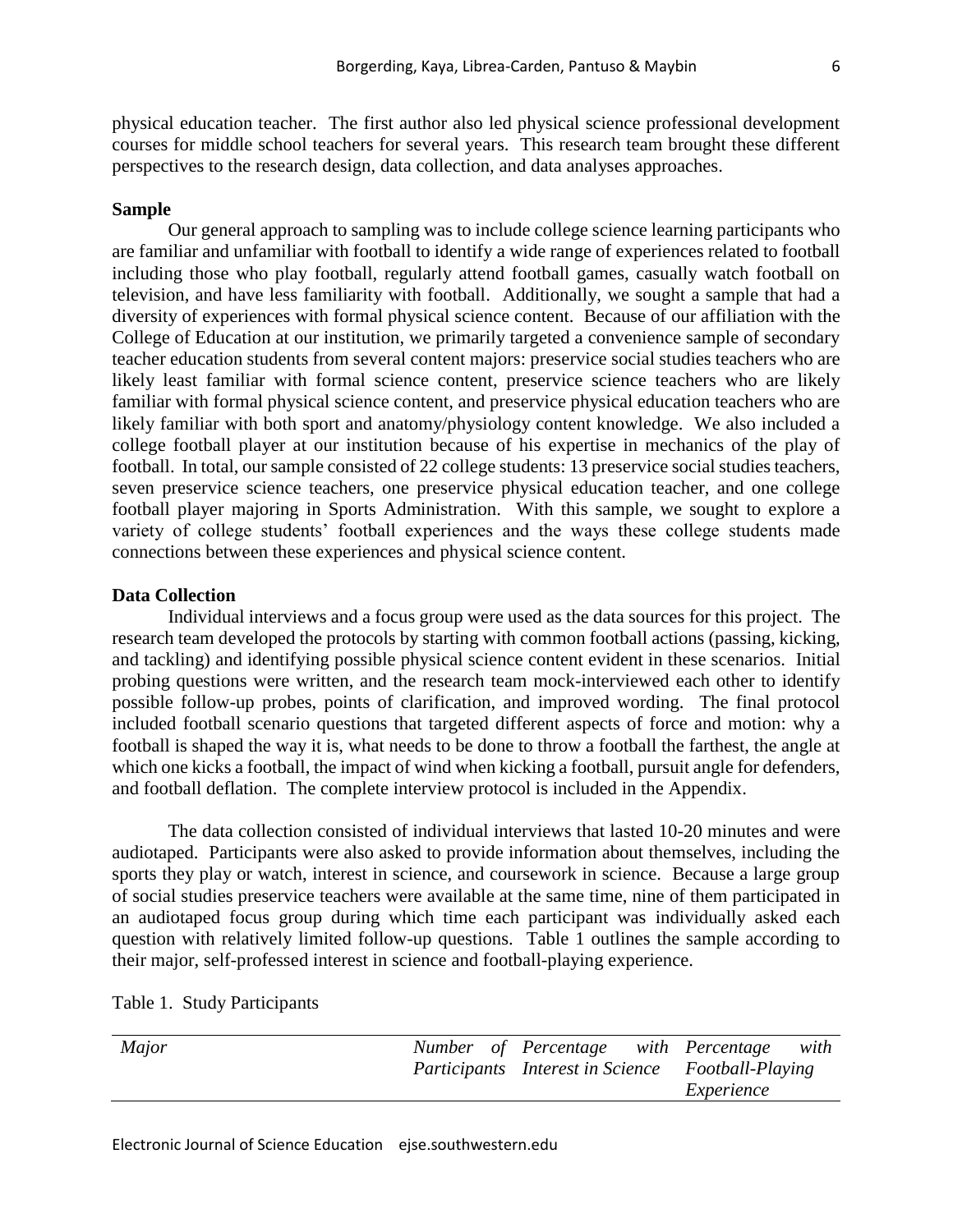| $13*$ | 38.5% | 38.5% |  |
|-------|-------|-------|--|
|       | 100%  | 57.1% |  |
|       | 100%  | 100%  |  |
|       | 0%    | 100%  |  |
|       |       |       |  |

\*Nine of these 13 participated provided their responses in a focus group

#### **Data Analysis**

The qualitative data analysis of the interview transcripts was guided by a constant comparative method approach as described by Glaser and Strauss (1967). First, a set of three transcripts were open-coded independently by four of the authors. Detailed code notes were taken throughout this open coding process, and the codes were organized by football context (football shape, throwing, kicking, kicking into the wind, tackling, and ball deflation. The authors met to discuss the general classes of codes being generated, deciding to collapse some codes and noting general trends, resulting a set of Round 1 consensus codes. Three of the five authors then took these Round 1 consensus codes and applied them independently to another set of five (including the original three transcripts). The authors met, discussed the codes, and added the new codes to the Round 1 consensus codes, generating the Round 2 consensus codes. This Round 2 consensus coding scheme was then independently applied to 12 more transcripts. Again, the authors met, discussed codes, and consolidated codes into the Round 3 consensus codes. These three authors independently applied the Round 3 consensus codes to the remaining five transcripts, met to discuss the coding, collapsing and organizing codes into the Final Consensus Codes.

These Final Consensus codes were then sorted according to Science Concept (a property of the codes themselves), Football Context (a property of the interview scenarios) and also by Participant Football Experience (a characteristic of individual participants). These disaggregated data sets were then analyzed to generate trends regarding the football contexts that elicited particular science concepts and the role of football experience for eliciting particular science concepts. Tables elucidating these codes and their exemplars, data disaggregated by context, and data disaggregated by football experience are presented in the results section.

#### **Results**

We present findings from the interviews organized by three themes: (1) the physical science concepts elicited from football contexts, (2) the football contexts that elicited particular science concepts, and (3) participant football experiences that afforded knowledge about physical science concepts associated with football.

### **Physical Science Concepts**

Participants frequently discussed physical science topics in the context of football. Table 2 shows the different physical science concepts that emerged when participants were discussing the different football contexts. In particular, the following physical science concepts were most frequently mentioned: Linear motion (speed, velocity, and displacement), force, gravity and weight, projectile motion (velocity vectors, acceleration, time, position, and angle), Newton's Second Law, air pressure, air resistance, momentum, power, torque/rotational motion, and thermal expansion/gas laws.

Table 2. Science Concepts and Exemplars Elicited by Football Interviews

Electronic Journal of Science Education ejse.southwestern.edu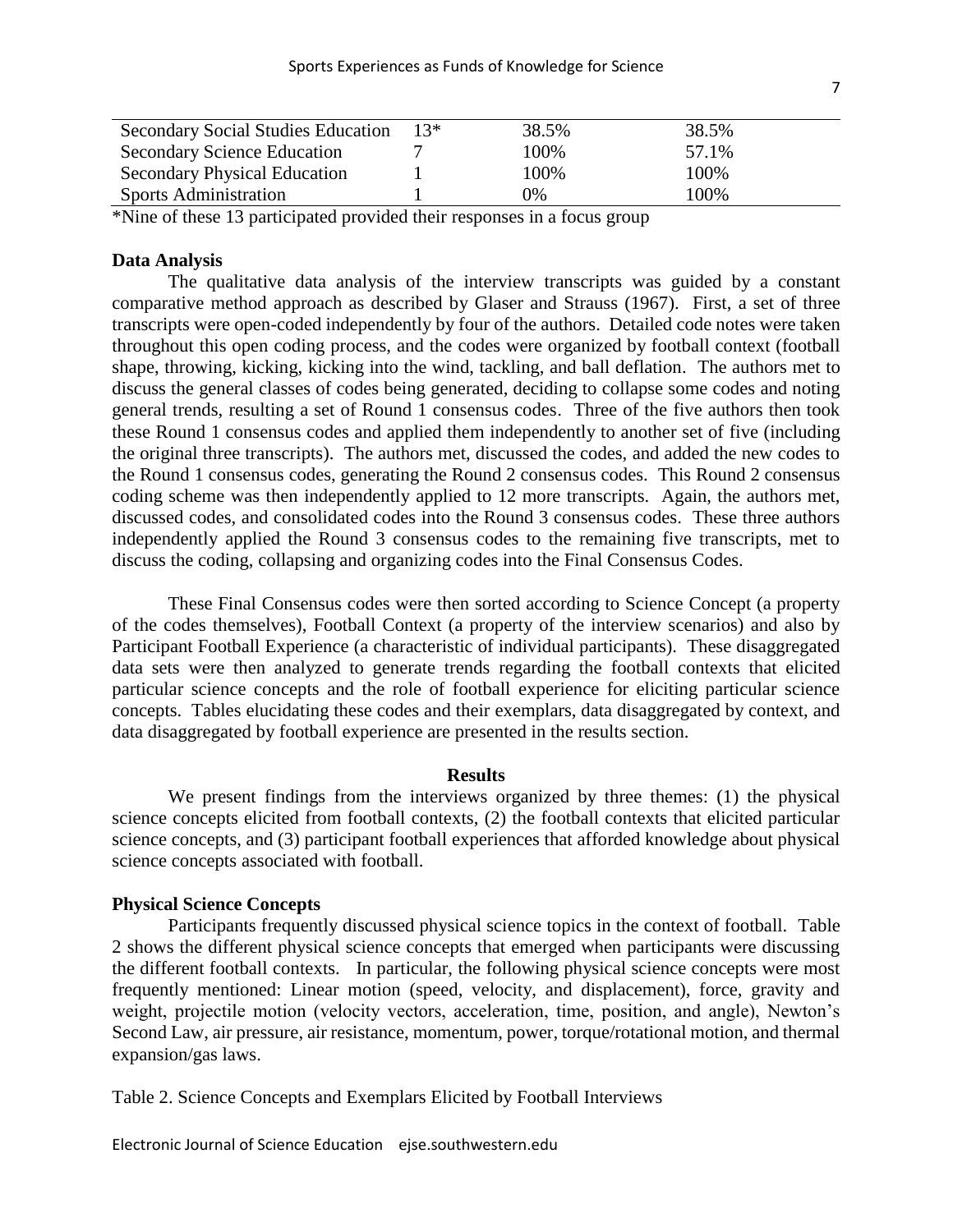| <b>Physical Science Concept</b> |                                 | Participant Exemplar                                                       |  |  |
|---------------------------------|---------------------------------|----------------------------------------------------------------------------|--|--|
| Linear Motion:                  | Speed,                          | "your angle because like you're going to be a little, because if someone   |  |  |
|                                 | Velocity, & Displacement        | is going straight forward and you try to run straight at themunless        |  |  |
|                                 |                                 | you're way faster than them, you're not going to get up to them"           |  |  |
|                                 |                                 | (Kedrick, Social Studies)                                                  |  |  |
| Force                           |                                 | "[at] the twenty-five you're not going to put as much force behind it as   |  |  |
|                                 |                                 | you would kicking from the forty yard line." (Robin, Science)              |  |  |
| Gravity and Weight              |                                 | "And then you also want to give it a little bit of an arc so the gravity   |  |  |
|                                 |                                 | doesn't pull it straight into the ground." (Tim, Science)                  |  |  |
| Projectile                      | Motion:                         | "if you're further away you've got to keep it low so that it can travel    |  |  |
| Velocity                        | vectors,                        | further, because if it goes too high it won't go as far." (Ned, Social     |  |  |
| Acceleration,                   | Time,                           | Studies)                                                                   |  |  |
| Position, Angle)                |                                 |                                                                            |  |  |
| Newton's Second Law             |                                 | "the force times mass equals acceleration" [incorrect] (Sam, Football)     |  |  |
| Air Pressure                    |                                 | "Sometimes air pressure, like when you throw a football                    |  |  |
|                                 |                                 | sometimesyou've got to figure footballs get cut and tackled so many        |  |  |
|                                 |                                 | times" (Jordan, Social Studies)                                            |  |  |
| Air Resistance                  |                                 | "I think that they wouldn't be able to throw it as far because of air      |  |  |
|                                 |                                 | resistance and surface area, so I think that it's shaped like that because |  |  |
|                                 |                                 | of the wind and it allows it, the way that it's shaped allows it to travel |  |  |
|                                 |                                 | farther" (Mia, Science)                                                    |  |  |
| Momentum                        |                                 | "whether it's for a touchdown pat or a 60 yard field goal, you kinda want  |  |  |
|                                 |                                 | to keep the same mechanics and momentum." (Sam, Football)                  |  |  |
| (Angular                        | Momentum)                       | "so it'll travel better, a streamline spiral" (Ken, P.E.)                  |  |  |
| <b>Spiral Motion</b>            |                                 |                                                                            |  |  |
| Power                           |                                 | "[if you] Kick it lower, more power" (Ian, Social Studies)                 |  |  |
|                                 | <b>Torque/Rotational Motion</b> | "so you got you know your torso's twisting back your arms coming back      |  |  |
|                                 |                                 | behind your head, shifting your weight, so shift your weight forward step  |  |  |
|                                 |                                 | in with opposition with your other leg." (Ken, P.E.)                       |  |  |
| Thermal                         | Expansion/Gas                   | "If it was colder it would lose air pressure." (Chris, Science)            |  |  |
| Laws                            |                                 |                                                                            |  |  |

When explaining the football scenarios, participants correctly used many terms. Participants often used the terms "velocity," "force," "gravity," air pressure," "air resistance", "PSI," "momentum," and "torque" correctly. For example, Rob (football) correctly connected the concept of velocity (speed) as influencing momentum when he described how to make a tackle by having "more momentum because...you're going to drive them back, you're going faster." Similarly, Sam (football) correctly used the term "torque" when explaining how to kick a football, "that's where you get more power and you can obviously get more power when your pulling it 'cause you have the torque in your hips." In many cases, participants correctly used the science terminology.

Often, participants described physical science concepts without using science terms directly. For example, Jordan clearly captured the meaning of "velocity" when he explained his thinking during a tackling scenario, "How can I get around him and like one or two steps to get to the quarterback quicker than a three or four steps to try to? It's all about speed and angles."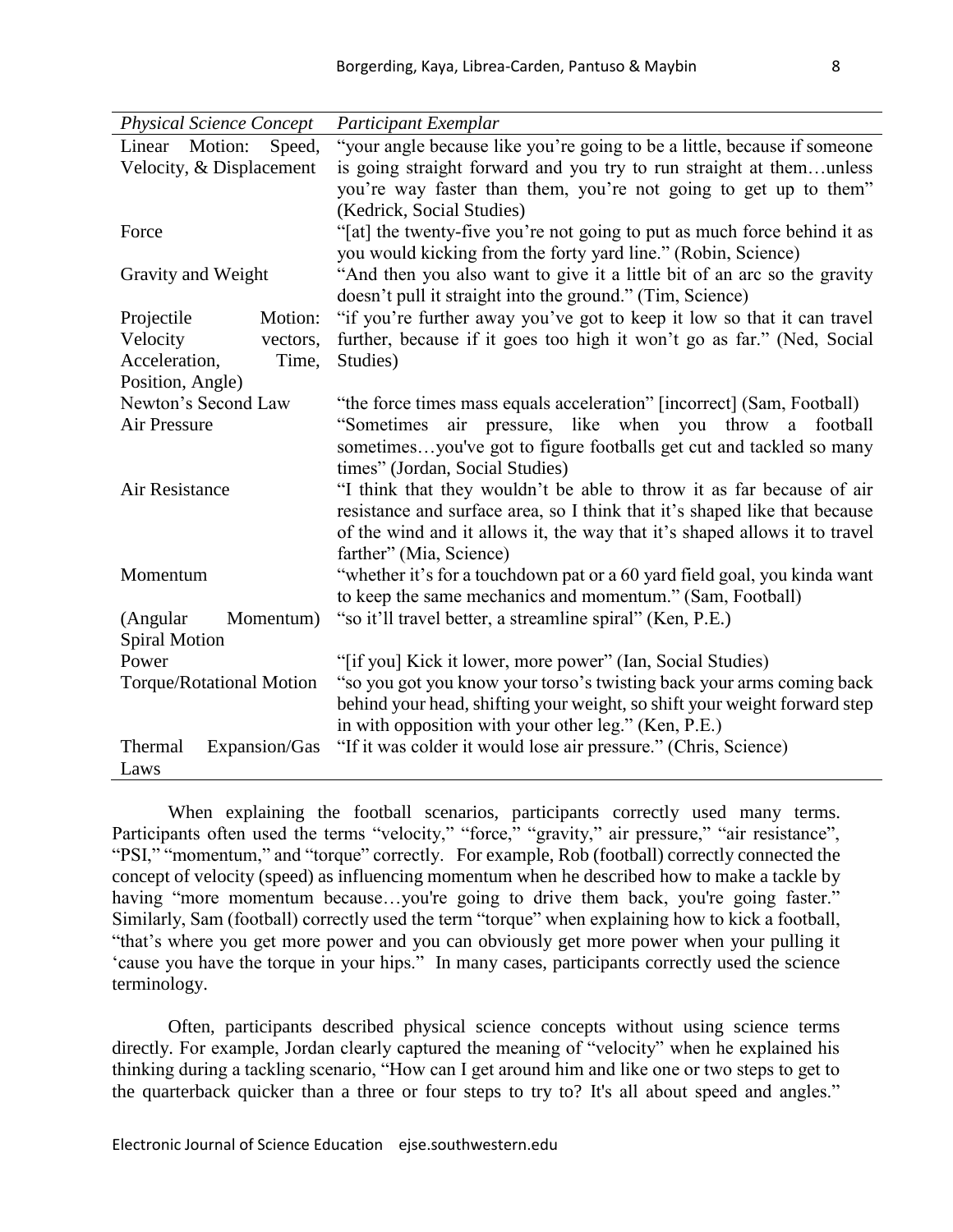Similarly, Ken did not use "velocity" but explained his approach to tackling as "I'd have to take an angle that I could get to him the earliest." Sam (football) did not directly state "air resistance," but this meaning is implied when he explained the shape of the football with, "I would assume it's for the way you throw the ball potentially cut through the wind." Ned (football) used football terms "pursuit angle" but was really connecting several linear motion ideas such as relative velocity and vectors when he described a tackling scenario, "you'd take a pursuit angle so like you're trying to see where they're going and you're going to. You don't run right at them you're going to…try to kind of make like a triangle…to meet them at a certain spot." Kedrick (football) connected several linear motion ideas too in his description of a tackling scenario: "if you know that someone's like a lot faster than you, you'll probably want to take more of a steeper angle." Similarly, Kedrick used projectile motion concepts without explicitly mentioning launch angle: "And if you kick it at forty you're going to want to get a little more distance so you might want to kick it a little more shallow." Finally, Ken (football) did not directly say "torque" but he clearly understood how it is generated in a kicking context: "your torso's twisting back your arms coming back behind your head, shifting your weight, so shift your weight forward step in with opposition with your other leg."

Some participants revealed partial understandings of concepts. For example, many participants demonstrated a partial understanding of thermal expansion of gases, but they did not use these terms. For example, Jordan (football) connected air pressure and snow, without directly connecting air pressure with temperature. He explained ball deflation as related to "the air pressure in it, like snow that's going to cause a football deflate a little bit it's not going to deflate like it would like flat."

Occasionally, participants used science terms incorrectly. Sometimes, participants were confused about a particular term. For example, Sam (football) was clearly referencing Newton's second law when he incorrectly stated "the force times mass equals acceleration." Also, Jordan (football) did not seem to understand "velocity" when he explained how to throw a football the farthest by "it depends on how strong I guess your arm is like. It's all science involved in it. Your arm velocity has to be pretty short."

In other instances, participants revealed confusion about physical science concepts. Across several interviews, there was confusion about football deflation in terms of mass/weight. For example, Mandy (science) said, "if it's deflated I think that, for some reason I'm thinking that the ball will be heavier a little bit heavier because there's less air in it." Ned (football), on the other hand, said, "I guess the weight would be less" and Ken said, "it probably weighs a little bit less." Similarly, Rob indicated that the ball **"**wouldn't have as much mass so it would be more impacted by wind**."** Thus, for several participants, there was confusion about how deflation might impact weight and buoyancy in the air.

Participants occasionally connect multiple physical science concepts in a single response. Some participants connected concepts like spiraling (angular momentum) and air resistance. For example, Sam (football) explained, "if you don't throw a spiral you're going to have more stuff cutting through the wind uh affecting the flight of the football where as if you have a tight spiral you keep the rotation and get more distance off of it." Other participants connected air resistance, surface area, and distance travelled. Mia (science) explained how football players "wouldn't be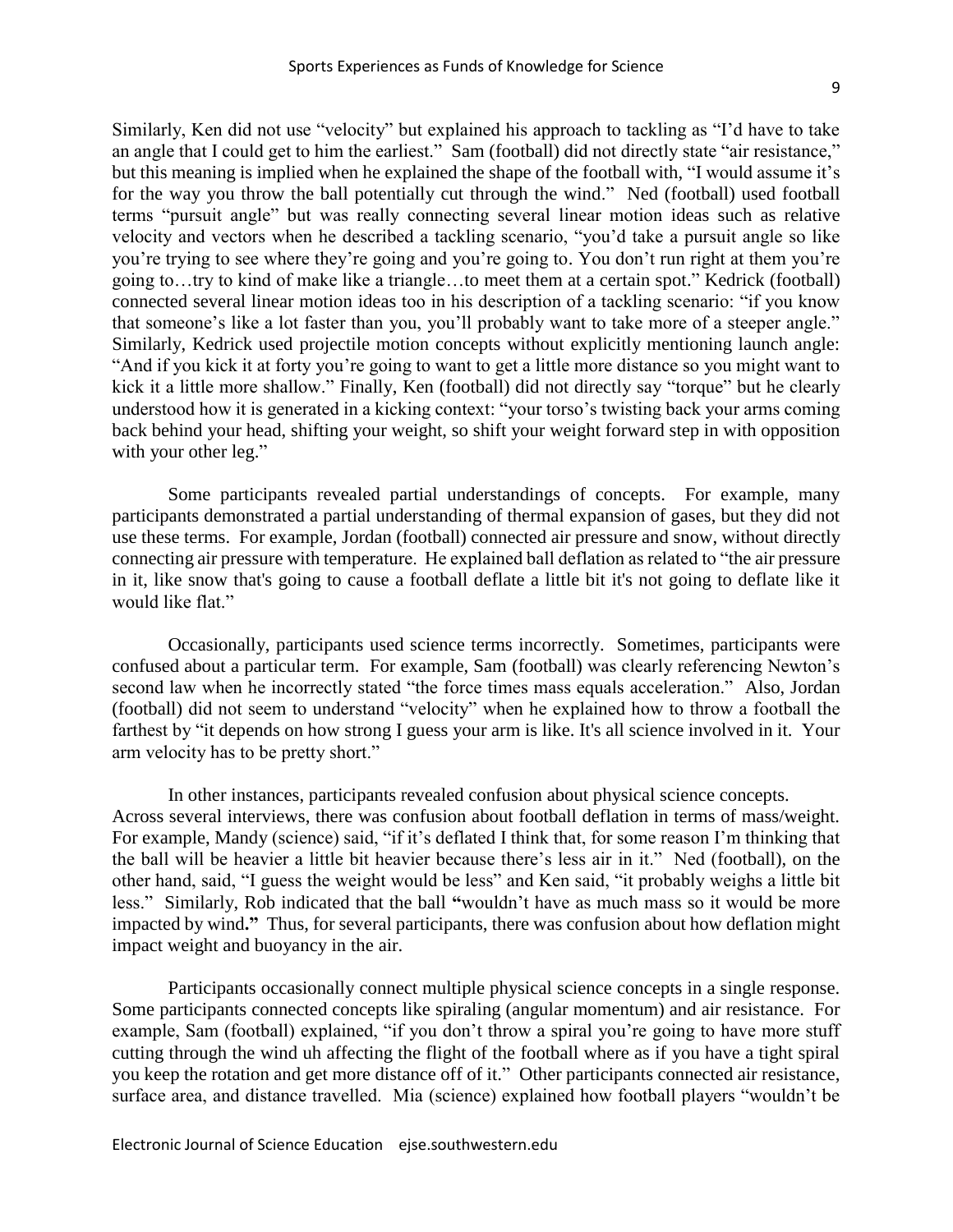able to throw it as far because of air resistance and surface area, so I think that it's shaped like that because of the wind and it allows it, the way that it's shaped allows it to travel farther." Similarly, Aaron (science) reasoned about kicking using a force-diagram approach, trying to account for the forces on the ball in a windy kicking scenario. He explained, "all the force is going to be coming from how you kick it. The only resistance would be the wind like the air resistance."

Several participants connected specific aspects of geometry as well as science. For example, Devin (science), Chad (science), and Nick (football) all described how "the ideal launch angle…would be forty-five degrees" (Chad, science). Similarly, Sam (football) described his approach to kicking in terms of angles: "So let's say you take your three steps back at the right angle, you take your two steps over at this angle now you have an obtuse angle, and now you are going to be too far away from the ball causing you not to hit it correctly."

### **Football Contexts**

Not surprisingly, particular football contexts elicited particular science concepts. Table 3 lists the particular science concepts that were elicited by the various football contexts. As shown in Table 3, some football contexts elicited many science concepts, and these particularly fruitful contexts included the shape of football, throwing, and deflation.

| <b>Football Context</b> | <b>Physical Science Concepts</b>                                         |  |  |  |
|-------------------------|--------------------------------------------------------------------------|--|--|--|
| Shape of Football       | Linear Motion: Speed, Velocity, & Displacement, Projectile Motion,       |  |  |  |
|                         | Angular Momentum (Spiral), Air Resistance                                |  |  |  |
| <b>Throwing</b>         | Gravity, Projectile Motion, Angular Momentum (Spiraling), Torque, Power, |  |  |  |
|                         | Air Resistance, Momentum                                                 |  |  |  |
| Kicking                 | Projectile Motion, Force, Momentum, Air Resistance, Power, Torque        |  |  |  |
| Kicking<br>into         | the Projectile Motion, Linear Motion, Power, Torque, Air Resistance      |  |  |  |
| Wind                    |                                                                          |  |  |  |
| Tackling                | Projectile Motion, Linear Motion, Force, Momentum                        |  |  |  |
| Deflation               | Air Pressure, Thermal Expansion, Gravity/Weight, Air Resistance,         |  |  |  |
|                         | Projectile Motion, Newton's Second Law                                   |  |  |  |

Table 3. Football Contexts that Elicited Particular Science Concepts

Often, participants connected their interview responses back to personal experiences. Three contexts elicited these personal experiences. First, the ball deflation scenario prompted experiences with maintaining equipment in the winter. For example, when Sam (football) was thinking through the deflation issue, he remembered, "Having so many footballs in my life that I have left in my garage over winter and by the time spring comes well now my balls are flat so the weather definitely has an effect on the psi or whatever it is on the balls." Second, the shape of the football as a means to facilitate throwing prompted at least five participants to reflect on their experiences with other types of balls in other sports. For example, Jordan compared the balls of several sports: "if you get too big like a basketball, it's going to be harder throw down a field…you can't use a baseball because baseball is too small. A football is like the right size for like either catching, throwing, running." Devin reasoned through why the football is shaped as it is by comparing the football to a rugby ball: Rugby has a ball that's similar in shape. I would say it's more for aerodynamics." Third, Sam (football) reasoned through the specific angle for turning to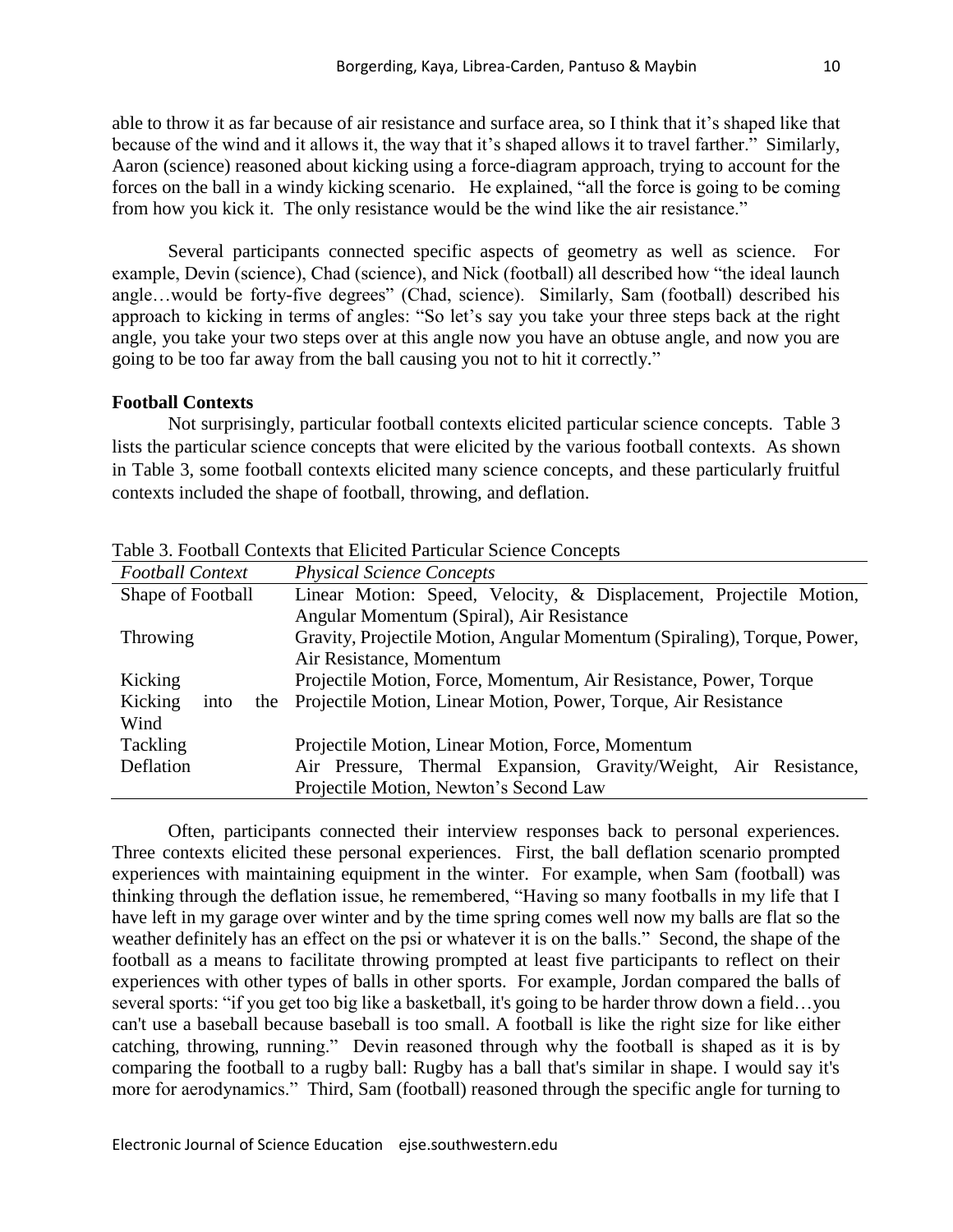make a kick by remembering a strategy he learned in high school football camps: "so I would take my steps, put the tape at the back part of my foot, and then take two steps over and put the tape on the back of my foot" to get the best turn angle.

Occasionally, rather than drawing on their own football experiences, students would illustrate their physical science understandings by mentioning college or professional football players. For example, several participants immediately referenced Tom Brady, the NFL player most closely associated with the 2015 "Deflate-gate" controversy in a championship game. Additionally, Ken illustrated his kicking scenario explanation of "power" by explaining, "like so Justin Tucker, I'm sure he holds back a little bit for accuracy purposes but don't you think you would be kicking it pretty freaking hard each time?" In a similar way, Sam (football)explained his understanding of "power." He said, "the power doesn't come from deadlifts and squatting and doing leg lifts and having strong legs. I mean I'm only 170 pounds and Sebastian Janikowski from the Oakland Raiders is like 240 so I mean it doesn't matter how strong you are. It matters how consistently you hit the ball and your contact."

#### **Participant Football Experiences**

Given this study's focus on how participants use their background knowledge and experiences to make sense of physical science questions prompted through different football contexts, we compared how participants with different backgrounds provided the various science concepts. We compared the physical science codes elicited by four groups of students: those with football-only experience, those with science-only experience, those who had both football and science experience, and those who had neither football nor science experience. Table 4 compares the physical science codes elicited by each group. Although we expected that those participants with any science experience would be highly inclined to explain football scenarios in terms of scientific concepts, we found that participants with football experience utilized science concepts very frequently as well.

| <b>Physical Science Concept</b>   | Experiences |                |                |         |
|-----------------------------------|-------------|----------------|----------------|---------|
|                                   | Football    | <b>Science</b> | Football       | Neither |
|                                   |             |                | <b>AND</b>     |         |
|                                   |             |                | <b>Science</b> |         |
| <b>Linear Motion</b>              | X           | X              | X              |         |
| Force                             | X           | X              | X              |         |
| Gravity and Weight                | X           | X              | X              |         |
| Projectile Motion:                | X           | X              | X              | X       |
| Newton's Second Law               | X           |                |                |         |
| Air Pressure                      | X           | X              | X              |         |
| Air Resistance                    | X           | X              | X              | X       |
| Momentum                          | X           |                | X              |         |
| (Angular Momentum) Spiral Motion  | X           | X              | X              | X       |
| Power                             | X           | X              | X              |         |
| Torque                            | Χ           | X              | X              |         |
| <b>Thermal Expansion/Gas Laws</b> | X           | X              | X              |         |

Table 4. Science Concepts Elicited by Participants with Varying Football and Science Experiences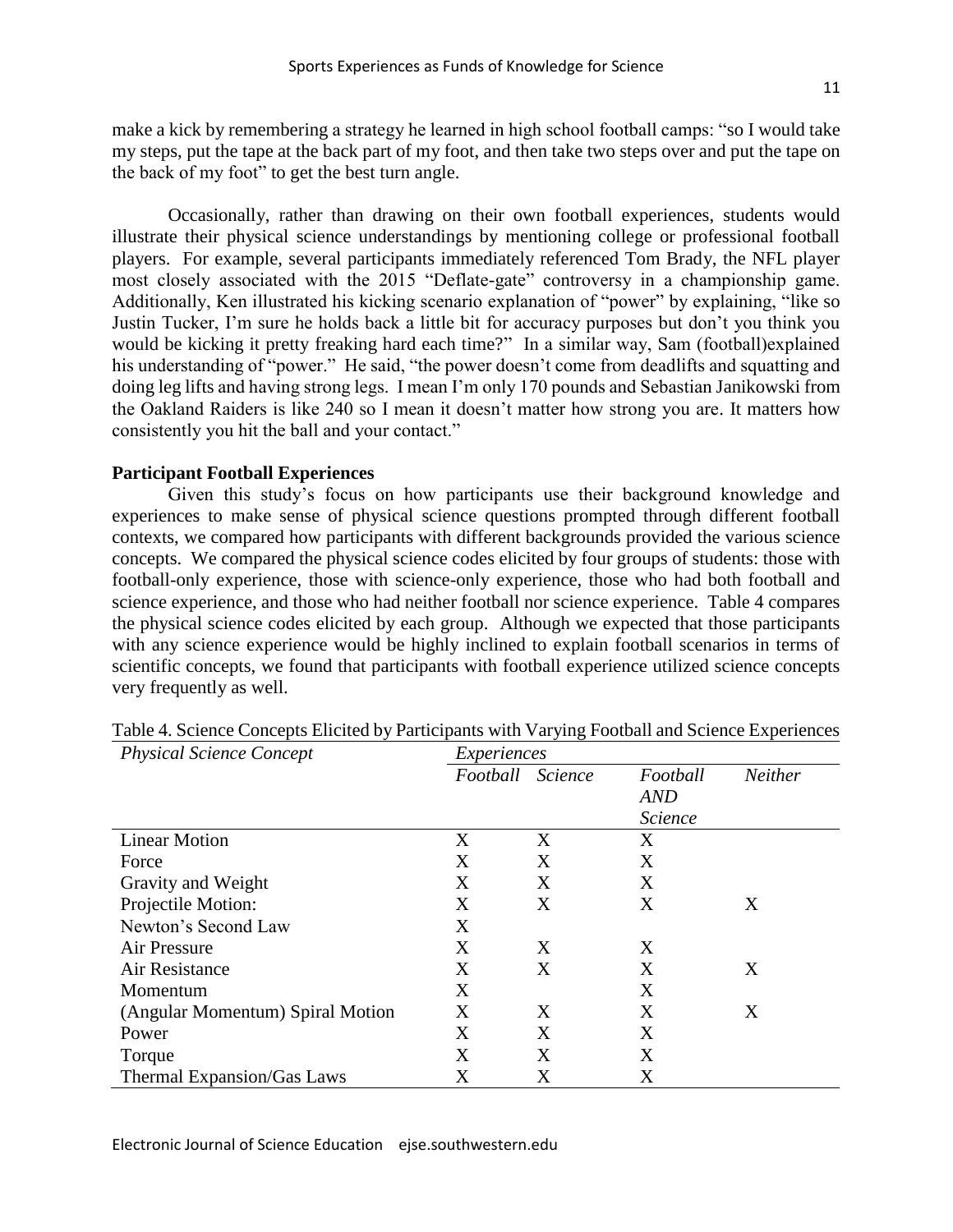While Table 4 elucidates which groups of students utilized particular science concepts to explain football scenarios, Table 5 highlights how particular groups of students correctly utilized specific science terms in their responses. Again, we expected that participants with a science background would be inclined to correctly use science terms, and certainly this was the case. But, participants with only football experience also used specific terms frequently. That being said, terminology use varied within each category of experience. For example, two participants used science terms correctly more than ten times: one preservice science teacher who also played football and also the football player.

| Term           | Football | <b>Science</b> | Football AND Neither |  |
|----------------|----------|----------------|----------------------|--|
|                |          |                | <i>Science</i>       |  |
| Velocity       | 4        |                |                      |  |
| Force          | 2        |                | 2                    |  |
| Gravity        |          |                |                      |  |
| <b>Mass</b>    |          |                |                      |  |
| Air Pressure   | 2        |                | 5                    |  |
| Air Resistance |          |                |                      |  |
| Psi            | 2        |                |                      |  |
| Momentum       | 3        |                |                      |  |
| Power          | 10       |                | 4                    |  |
| Torque         |          |                |                      |  |

Table 5. Correct Use of Science Terms (Numbers = Total Utterances)

#### **Discussion and Implications**

This study contributes to the field of science education in two main ways: as empirical support for using American football contexts to elicit physical science concepts and as an illustration of a funds of knowledge approach to science teaching and learning in a new context. Both of these contributions are detailed below. We follow these descriptions with some future directions for research and a discussion of the limitations of this study.

### **Football as a Context for Physical Science Learning**

Although football examples have long been recommended in science education practitioner examples, this study provides empirical evidence of their utility. First, the study identified and piloted a range of football contexts to determine the kinds of physical science ideas that would be elicited. Some football scenarios elicited a broad range of physical science concepts (e.g. throwing a football) while others elicited a narrower range of concepts (e.g. tackling). When teaching specific topics, the more narrowly-targeting scenarios could be used in instruction, while the broadly-targeting scenarios could be used as entry anchoring event (Stroupe, 2017) that drives instruction throughout a force and motion unit.

Second, the study identified specific prior experiences that science teachers can integrate into their instruction. These football scenarios elicited both personal experiences such ball deflation in the winter or vicarious experiences watching football that can be used to make physical science teaching more relevant. Irish and Kang (2018) recommend funds of knowledge instruction in which lessons are grounded in contexts familiar to students and open enough that they can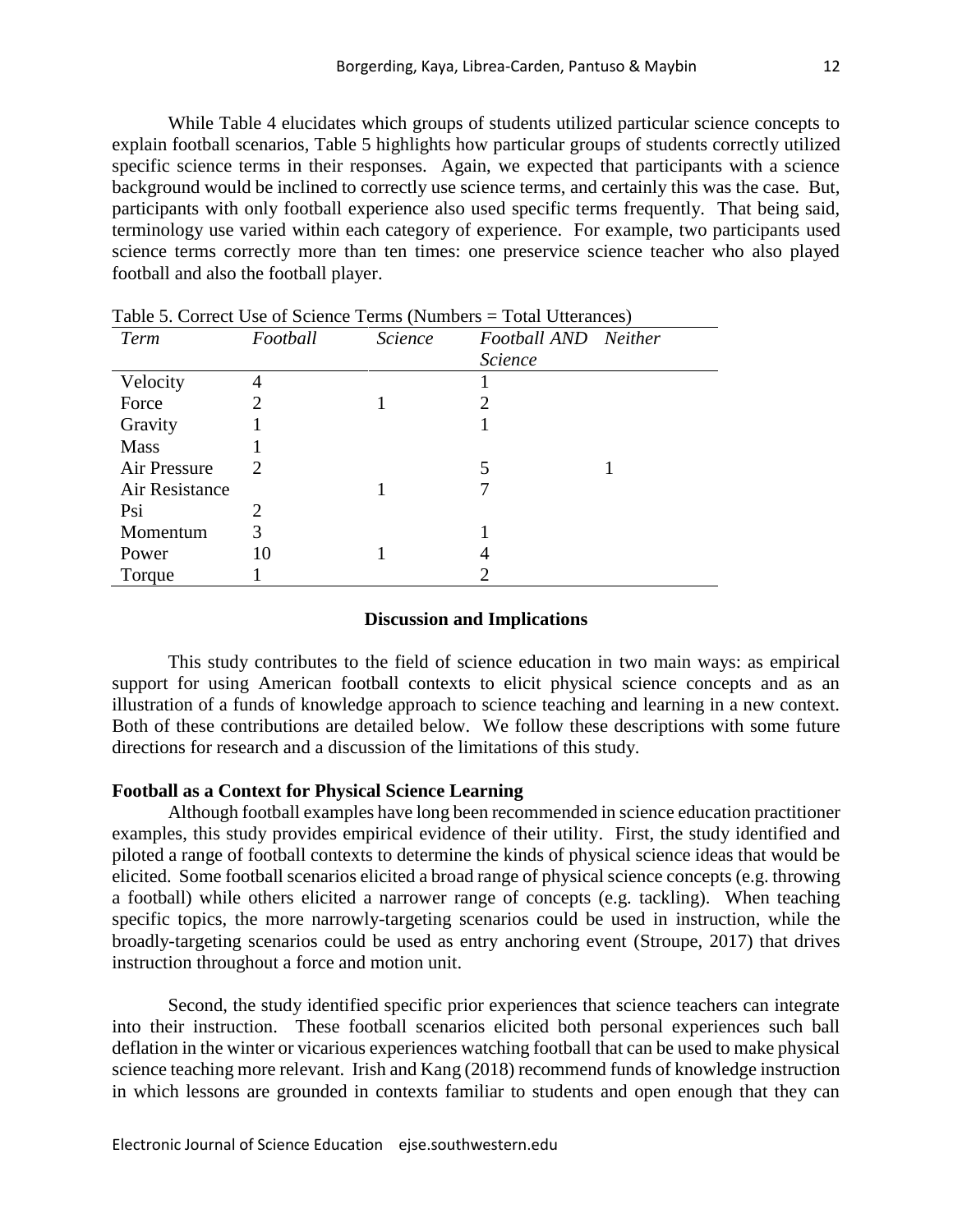engage in science and engineering practices. In this regard, instructors can build a projectile motion unit around the kicking scenario and challenge the students to draw upon their football knowledge to predict or explain the physics of football motion.

Third, the football scenarios were useful for drawing out students' science misconceptions and areas of confusion. As participants reasoned through the scenarios, they sometimes became aware of the limits of their physical science understandings, a necessary condition for conceptual change instruction (Posner, Strike, Hewson, & Gertzog, 1982). A teacher using these contexts could use these examples as formative assessment probes to identify common areas of confusion or to make students aware of their misconceptions.

Fourth, this study illustrates how these experience-rich scenarios give students an opportunity to use and appropriate the language of science (Lemke, 1990). When presented with a scenario, both the science-experienced as well as the football-experienced participants used the academic language of physical science. Previous research has shown that some physical science terms like "momentum" have very similar meanings in everyday (sports and politics) and scientific contexts (Haglund, Jeppsson & Ahrenberg, 2015). Science instruction can take advantage of these parallels between sport and scientific usage of terms. As illustrated within our data, several participants described physical science phenomena without directly using the physical science academic vocabulary, findings similar to Brown & Kloser (2009). From an instructor's point of view, these students are ready to add terminology to these experiences as part of a learning cycle (Karplus & Their, 1969) approach. As such, Brown and Ryoo (2008) determined that students taught science concepts using everyday language first showed greater learning gains than those taught using scientific language first.

### **Funds of Knowledge Approaches for Science Teaching**

This study also adds to the growing literature on funds of knowledge as a means by of making science instruction more culturally relevant for learners. First, this study helps by illustrating the need for understanding student experiences (Tan & Barton, 2010). When given the opportunity, participants readily offered many life experiences that dealt directly with science content. Once discovered, a skilled teacher could use these opportunities as "hooks" for engagement in science instruction (McLaughlin & Barton, 2013). In this football context, students' experiences with deflated footballs in winter, attempts to make a tackle, and throwing different kinds of balls lend themselves to physical science instruction. In one recent study of classrooms attempting to harness students' funds of knowledge, students admitted that even when prompted, they do not often think of their out-of-school experiences as relevant to science lessons (Irish & Kang, 2018). An awareness of the many possibilities for using American football examples to teach physical science may help teacher more directly prompt students to make these connections.

Second, this work serves as an attempt to answer Tan and Barton's (2010) call to connect science instruction with students' out-of-school experiences. Interestingly, the football scenarios conjured participants' own experiences with football as well as their vicarious experiences watching football live or on television. Vicarious experiences for science learning may offer an even broader range of opportunities to connect to science learners, and these funds of knowledge must be further investigated. By connecting science instruction to highly-watched televised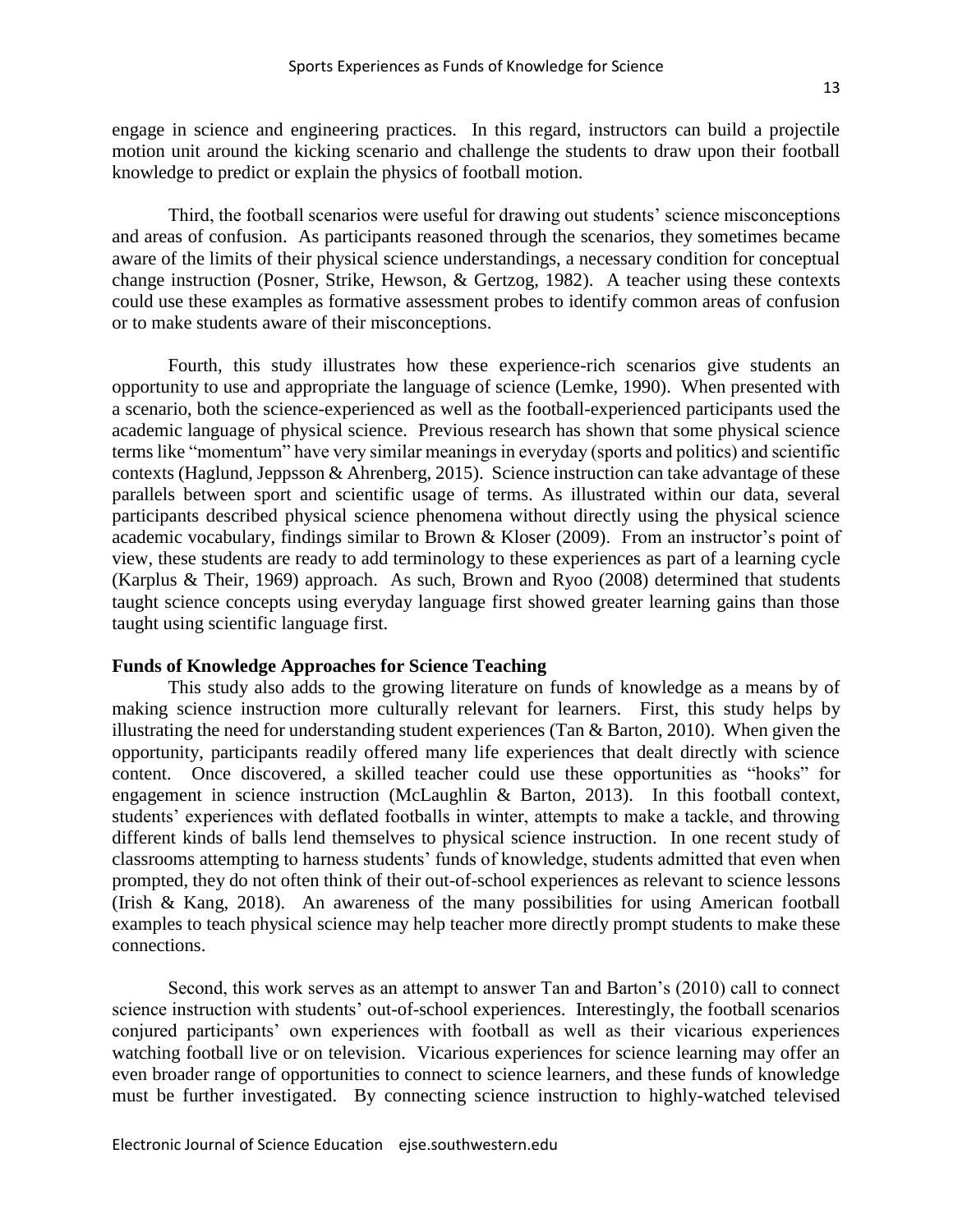sporting events like the Olympics, soccer's World Cup, biking's Tour de France, teachers may be able to capitalize on these vicarious experiences.

Third, the football scenarios positioned many participants as experts (McLaughlin & Barton, 2013) when discussing physical science concepts. This study demonstrated that those participants with science-only experience, science and football experience, and football-only experience offered the most science concepts and utilized the science vocabulary. In this way, these culturally-relevant examples have the promise to broaden participation in science learning and science talk. If a class were to engage in an inquiry involving the use of a deflated football, students who do not regularly identify with the culture of science may take on leadership roles as their peers use their local expertise to make sense of a scenario. This leadership and expertise for teaching others may improve self-efficacy and pride (Rohandi & Md Zain, 2011).

### **Study Limitations and Suggestions for Further Research**

A few key limitations of this study must be considered in order to contextualize the findings and identify fruitful areas of further research. The first set of limitations of this study center around its sample. The sample primarily included preservice secondary teachers (science, social studies, and physical education). These preservice teachers may be unlike other undergraduates in that they already see the value of connecting everyday experiences to more traditional school content. In this way, they may have been more forthcoming about possible relevant everyday experiences. Additionally, because the sample was not random, statistical comparisons of subgroups (such as those with science-only, science and football, and football-only expertise) could not be made. A future study could use a larger, random sample of undergraduates in order to make statistical comparisons of these subgroups.

A second limitation is that this study was exploratory in nature because few previous studies of its kind had been conducted. As such, the study employed a qualitative research design well-equipped for rich characterization of phenomena within this particular context. Thus, the findings may not be generalizable to other universities or even different majors within this university. Using the findings of this study as a foundation, future quantitative research could be designed in order to permit such generalizability.

An additional limitation of this study was that it did not include measures of participants' understandings of force and motion concepts and even football itself. The interviews captured participants' perceptions of their own expertise in football and physical science and occasionally revealed confusion or misconceptions about the latter. Future studies could more systematically assess participants' knowledge of force and motion concepts and knowledge of football itself.

Finally, because the purpose of this investigation was to examine the funds of knowledge students can bring from their sports experiences to help them learn about physical science motion and force concepts, no specific intervention was employed. Given the findings of the promise of connecting force and motion instruction to these funds of knowledge, specific interventions and associated curricula could be developed to embed common sport experiences (e.g. football or gymnastics). These curricular interventions could then be tested regarding the extent to which they actually serve as a hook for learning (McLaughlin & Barton, 2013), elicit student ideas about the science, and impact science content learning.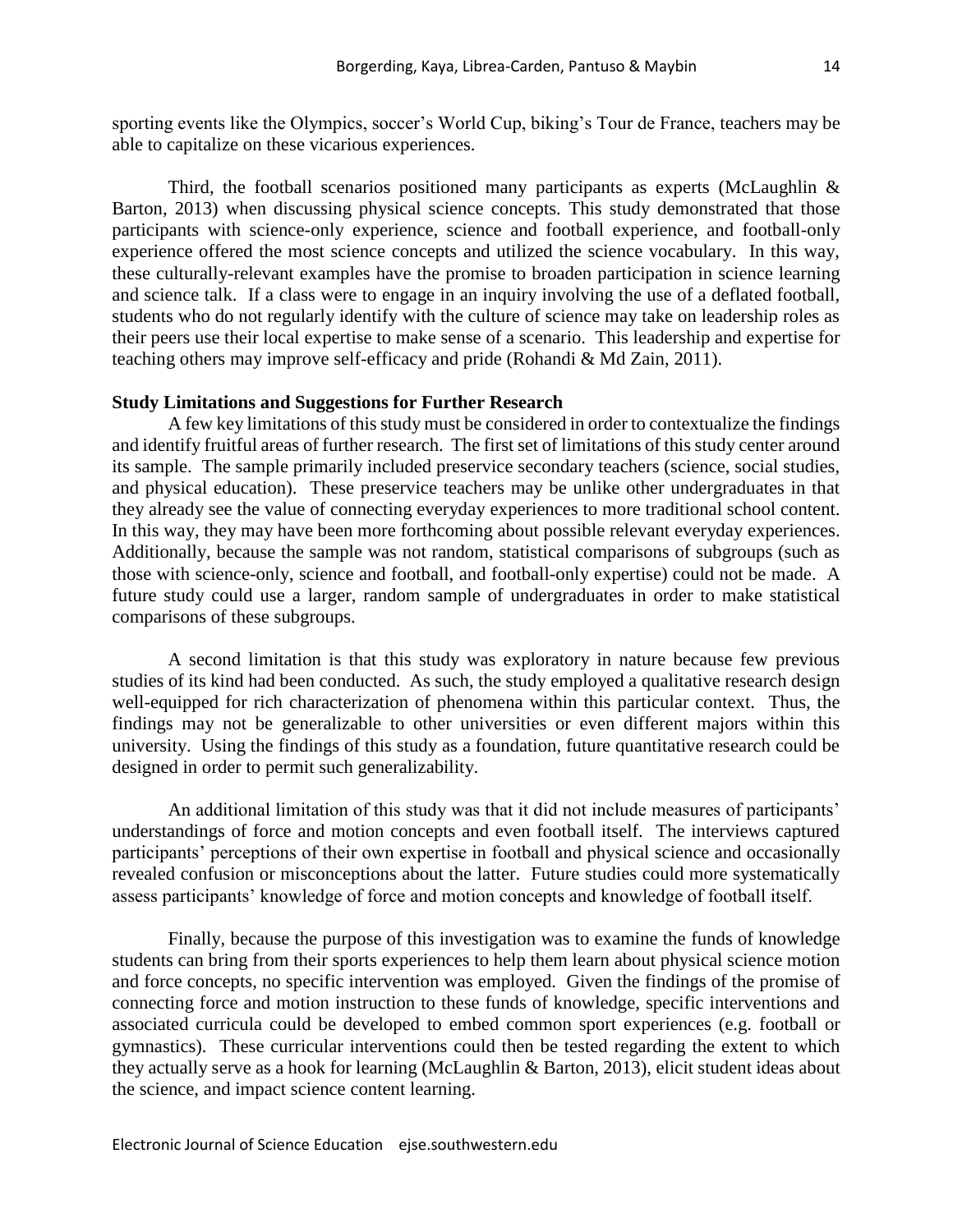#### **Conclusions**

This exploratory study provides empirical support for the utility of American football scenarios as useful contexts for culturally-relevant physical science instruction. When prompted by football scenarios, participants shared relevant personal and vicarious experiences, attempted to apply their knowledge of physical science concepts, revealed areas of confusion and misconceptions, and engaged with the language of physical science. This study also offers another concrete example of how funds of knowledge approaches can be used in science teaching and research. For students with science-only, science and football, and football-only experience, the football scenarios served as a rich context to engage with physical science. These findings provide support culturally-relevant instruction as way to broaden participation in science learning.

#### **References**

- Achieve, Inc. (2013). *Next generation science standards for today's students and tomorrow's workforce.* Washington, DC: Achieve, Inc.Barton, A. C., & Tan, E. (2009). Funds of knowledge and discourses and hybrid space. *Journal of Research in Science Teaching*, *46*(1), 50-73.
- Bergman, D. (2010). Vectors on the basketball court. *Science Teacher*, *77*(3), 66–68.
- Berwald, J. (1974). Teaching French via American Football. *American Foreign Language Teacher, 4(4),* 17-19.
- Blumenthal, J., Beljak, L., Macatangay, D., Helmuth-Malone, L., McWilliams, C., & Raptis, S. (2016). "Deflategate": Time, temperature, and moisture effects on football pressure. *Physics Teacher, 54(6),* 340-342.
- Borgerding, L.A. (2017). High school biology evolution learning experiences in a rural context: A case of and for cultural border crossing. *Cultural Studies in Science Education*, 12(1), 53- 79*.*
- Brancazio, P. J. (1985). The Physics of kicking a football. *Physics Teacher, 23(7),* 403-07.
- Brown, B. A., & Kloser, M. (2009). Conceptual continuity and the science of baseball: Using informal science literacy to promote students' science learning. *Cultural Studies of Science Education*, *4*, 875–897.
- Brown, B.A., & Ryoo, K. (2008). Teaching science as a language: A "Content-first" approach to science teaching. *Journal of Research in Science Teaching, 45,* 529-553*.*
- Bybee, R. W. (2002). Biology education in the United States: The unfinished century. *Bioscience, 52(7)*, 560.
- Cowie, B., Jones, A., & Otrel-Cass, K. (2011). Re-engaging students in science: Issues of assessment, funds of knowledge and sites for learning. *International Journal of Science and Mathematics Education*, *9*(2), 347-366.
- Gonzalez, N., & Moll, L. C. (2002). Cruzando el Puente: Building bridges to funds of knowledge. *Educational Policy, 16*, 623-641.
- Hache, A. (2008). A Cool sport full of physics. *Physics Teacher*, *46*, 398–402.
- Haglund, J., Jeppsson, F., & Ahrenberg, L. (2015). Taking advantage of the "Big Mo"  $-$ Momentum in everyday English and Swedish and in physics teaching. *Research in Science Education, 45,* 345-365.
- Hammrich, P.L, Fadigan, K., & Green, T.S. (2003). Sisters in Sport Science: A Sport-oriented science and mathematics enrichment program. *Electronic Journal of Science Education, 7(3)*, 1.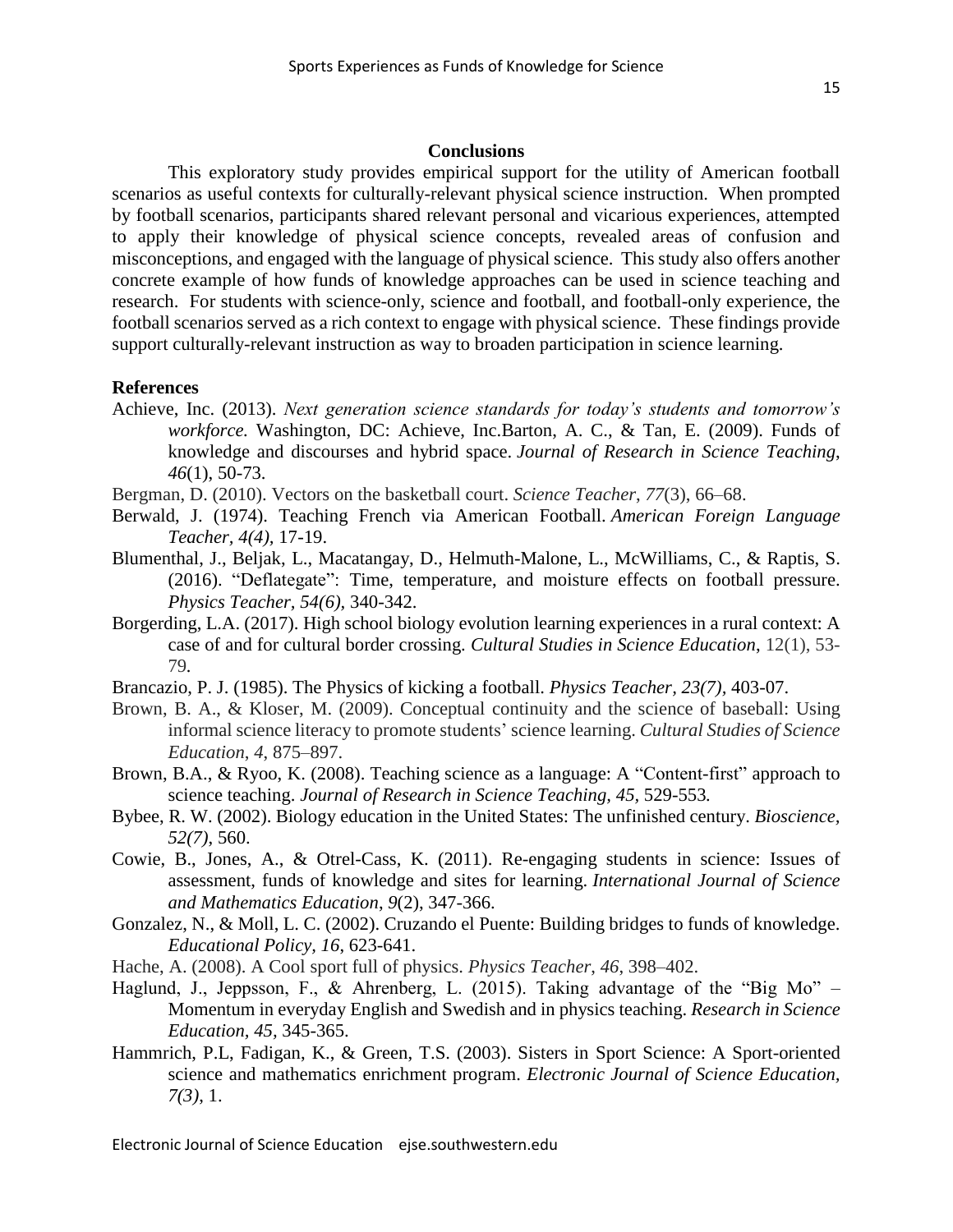- Hartill, L. (2000, December 12). Unveiling the physics of football. *Christian Science Monitor. p. 18.*
- Irish, T., & Kang, N.H. (2018). Connecting classroom science with everyday life: Teachers' attempts and students' insights. *International Journal of Science & Mathematics Education, 16,* 1227–1245.
- James, D. (2008). The physics of winning engineering the world of sport. *Physics Education, 43,*  500-505.
- Karplus, R., & Their, H.D. (1969). *A New look at elementary school science: Science curriculum improvement study.* Chicago, IL: Rand McNally & Co.
- Lemke, J.L. (1990). Talking science: Language, learning, and values (language and educational processes). Norwood, N.J.: Ablex Publishing Corporation.
- McLaughlin, D. S., & Barton, A. C. (2013). Preservice teachers' uptake and understanding of funds of knowledge in elementary science. *Journal of Science Teacher Education*, *24*(1), 13-36.
- Megonigal, E.J. (2015). Nature or naughty: Bringing "Deflategate" to the high school chemistry classroom. *Chemical Education, 93,* 311-313.
- Moje, E. B., Ciechanowski, K. M., Kramer, K., Ellis, L., Carrillo, R., & Collazo, T. (2004). Working toward Third Space in content area literacy: An examination of everyday funds of Knowledge and Discourse. *Reading Research Quarterly*, *39*(1), 38-70.
- Moll, L. C., Amanti, C., Neff, D., & Gonzalez, N. (1992). Funds of knowledge for teaching: Using a qualitative approach to connect homes and classrooms. *Theory into Practice, 31*, 132- 141.
- Muldoon Brown, T., & Kahn, E. B. (2015). Exploring discrete mathematics with American football. *Primus*, *25(5),* 421-438.
- National Center for Education Statistics. (2011). TIMSS International Data Explorer. Retrieved from [http://nces.edu.gov/surveys/international/ide/.](http://nces.edu.gov/surveys/international/ide/)
- Norman, J. (2018). Football still Americans' favorite sport to watch. *Gallup,* January 4, 2018. Retrieved from [http://news.gallup.com/poll/224864/football-americans-favorite-sport](http://news.gallup.com/poll/224864/football-americans-favorite-sport-watch.aspx?version=print)[watch.aspx?version=print.](http://news.gallup.com/poll/224864/football-americans-favorite-sport-watch.aspx?version=print)
- O'Connell, J. (1995). Pursuit and evasion strategies in football. *Physics Teacher, 33(8),* 516-18.
- Posner, G. J., Strike, K. A., Hewson, P. W., & Gertzog, W. A. (1982). Accommodation of a scientific conception: Toward a theory of conceptual change. *Science Education, 66,* 211- 227
- Riojas-Cortez, M., Huerta, M. E., Flores, B. B., Perez, B., & Clark, E. R. (2008). Using cultural tools to develop scientific literacy of young Mexican American preschoolers. *Early Child Development and Care*, *178*(5), 527-536.
- Rivera Maulucci, M. S., Brown, B. A., Grey, S. T., & Sullivan, S. (2014). Urban middle school students' reflections on authentic science inquiry. *Journal of Research in Science Teaching*, *51*(9), 1119-1149.
- Rohandi, R., & Md Zain, A.N. (2011). Incorporating Indonesian students' "funds of knowledge" into teaching science to sustain their interest in science. *Bulgarian Journal of Science & Education Policy, 5,* 303–322.
- Silberman, R. G. (2004). Some like it hot, some like it cold. *Journal of Chemical Education*, *81*(1).
- St. John, A., & Ramirez, A.G. (2013). *Newton's football: The Science behind Americans Game.* New York: Ballantine Books.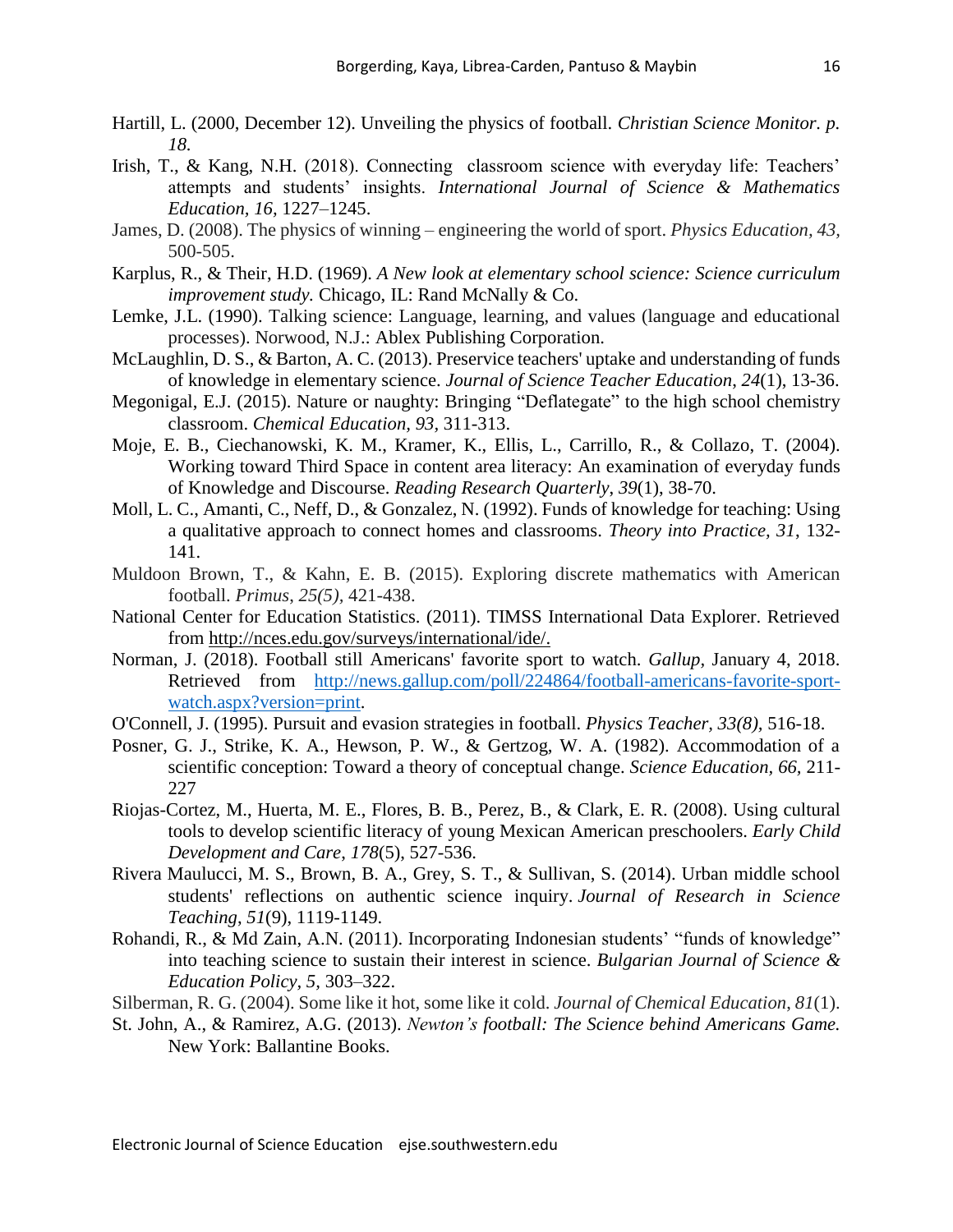- Stevens, S., Andrade, R., & Page, M. (2016). Motivating young Native American students to pursue STEM learning through a culturally relevant science program. *Journal of Science Education & Technology, 25*, 947–960.
- Stolz, M., Witteck, T., Marks, R., & Eilks, I. (2013). Reflecting socio-scientific issues for science education coming from the case of curriculum development on doping in chemistry education. *EURASIA Journal of Mathematics, Science & Technology Education*, *9*, 361– 370.
- Stroupe, D. (2017). Ambitious teachers' design and use of classrooms as a place of science. *Science Education*, *101*(3), 458-485.
- Swinson, D. B. (1994). Physics and snowboarding. *Physics Teacher*, *32*, 530–34.
- Tan, E., & Barton, A.C. (2010). Transforming science learning and student participation in sixth grade science: A case study of a low-income, urban, racial minority classroom. *Equity & Excellence in Education*, *43*(1), 38-55.
- Thelin, J. (2011). Essay Review: College sports since World War II. *History of Education Quarterly*, *51*, 389-396.
- Upadhyay, B. R. (2006). Using students' lived experiences in an urban science classroom: An Elementary school teacher's thinking. *Science Education, 90,* 94-110.
- Velez-Ibanez, C. G., & Greenberg, J. B. (1992). Formation and transformation of funds of knowledge among U.S.-Mexican households. *Anthropology & Education Quarterly, 23*, 313-335.
- Wegner, C., Gröber, B., Berning, K., & Tönnesmann, N. (2017). Muscular activities of an athlete. *Teaching Science: The Journal of The Australian Science Teachers Association, 63(3)*, 16- 25.
- Windschitl, M., Thompson, J., Braaten, M., & Stroupe, D. (2012). Proposing a core set of instructional practices and tools for teachers of science. *Science Education*, *96*(5), 878- 903.
- Zollman, D., Noble, M. L., & Curtin, R. (1987). Modelling the motion of an athlete: An interactive video lesson for teaching physics. *Journal of Educational Technology Systems, 15(3),* 249- 258.